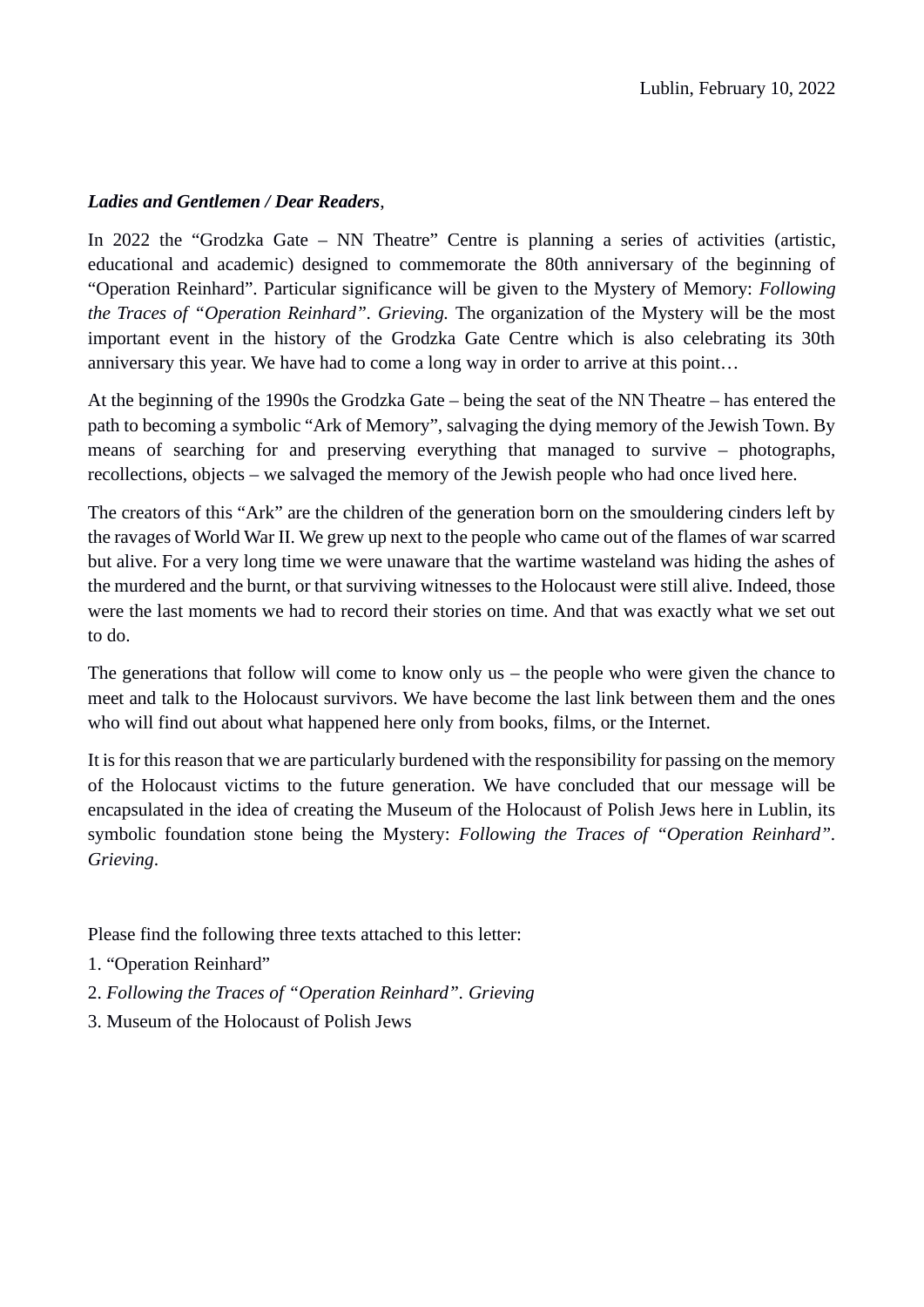## *Following the Traces of "Operation Reinhard". Grieving***.**

On March 16, 2022, exactly 80 years after the first transport with Jews had left Lublin for the death camp in Bełżec as part of the so-called "Operation Reinhard", we will set off on a virtual journey through time to the sites connected with this operation. Our journey will last for an uninterrupted 19 months (as long as the operation itself had lasted). We will finish on November 3–4, 2023 – 80 years after the perpetrators of the Holocaust shot 42,000 Jews in a mass execution referred to as "Operation Erntefest". Our journey will also serve as a symbolic Mystery of Memory – grieving the Jews murdered during the Nazi operation. We will visit the places where soil – in the words of Czesław Miłosz – has been "sullied, blood-stained, desecrated". It is in reference to this image that Jan Błoński insists that:

[...] memory, collective consciousness – cannot forget this bloody and hideous defilement. It cannot pretend that it never occurred. […] The desecration of Polish soil occurred and we have not yet discharged our duty of seeking expiation. In this graveyard, the only way to achieve this is to face up to our duty of viewing our past truthfully.

The crucial and most evocative testimony of the Holocaust is derived from the accounts of its witnesses recorded while the Shoah was still taking place. The Word has become the Ark salvaging the memory of the murdered Jews.

#### Jacek Leociak:

The decision to put things down on paper, made by the authors writing in the times of the Holocaust, can be interpreted in the categories of the Biblical formula to bear witness. […] Thus, a text created in the face of the Holocaust, testifying to it, inevitably adheres to the Biblical paradigm. […] The act of writing, irrespective of the catastrophic awareness many of the authors had, would become a form of resistance to the Holocaust, an act of faith in a better future world, an act of hope in the next generations' finding out about it, understanding it, judging it and providing redress. Therefore, not only the content of their writing is significant, but also the very fact that they have decided to write in the first place.

This is precisely why – in a sense – we will take a journey through the depths of the witnesses' words. Using these words to recount the events which took place during the murderous "Operation Reinhard" – including remembering the names and lives of the victims – will give form to the Mystery of Memory – being the act of Grieving over their fate. One of the Holocaust survivors, Ida Glickstein, puts it in the following way:

I list names of the murdered, because maybe it is the only gravestone they will get, because there is no one left of their families who would mourn their premature deaths.

We will "weave" the story of "Operation Reinhard" with the symbolic "threads" of the fates of individual people – those who were murdered and those who survived. Every now and then each "thread" will appear on the surface of ongoing events. Most of the "threads" break off at a certain point (usually in a death camp); others lead us to the very end of the war when a particular Survivor shares their story.

Various archival sources and survivor accounts allow us to get to know many of the Holocaust victims' names. Still, most of them remain anonymous – we know nothing about their fate.

#### Martin Pollack:

A haunting question always lingers – who were the people buried here, on this meadow, in that forest and whose remains were only found so many years later. What was their story? Where did they come from? Were they alone in the moment of their cruel death or were they accompanied by their relatives, their loved ones, parents, siblings, friends, other inhabitants of their villages or shtetls. […] Most often […] we are only in possession of an inaccurate number of victims and in many cases even that remains a mystery. A hundred, two hundred, a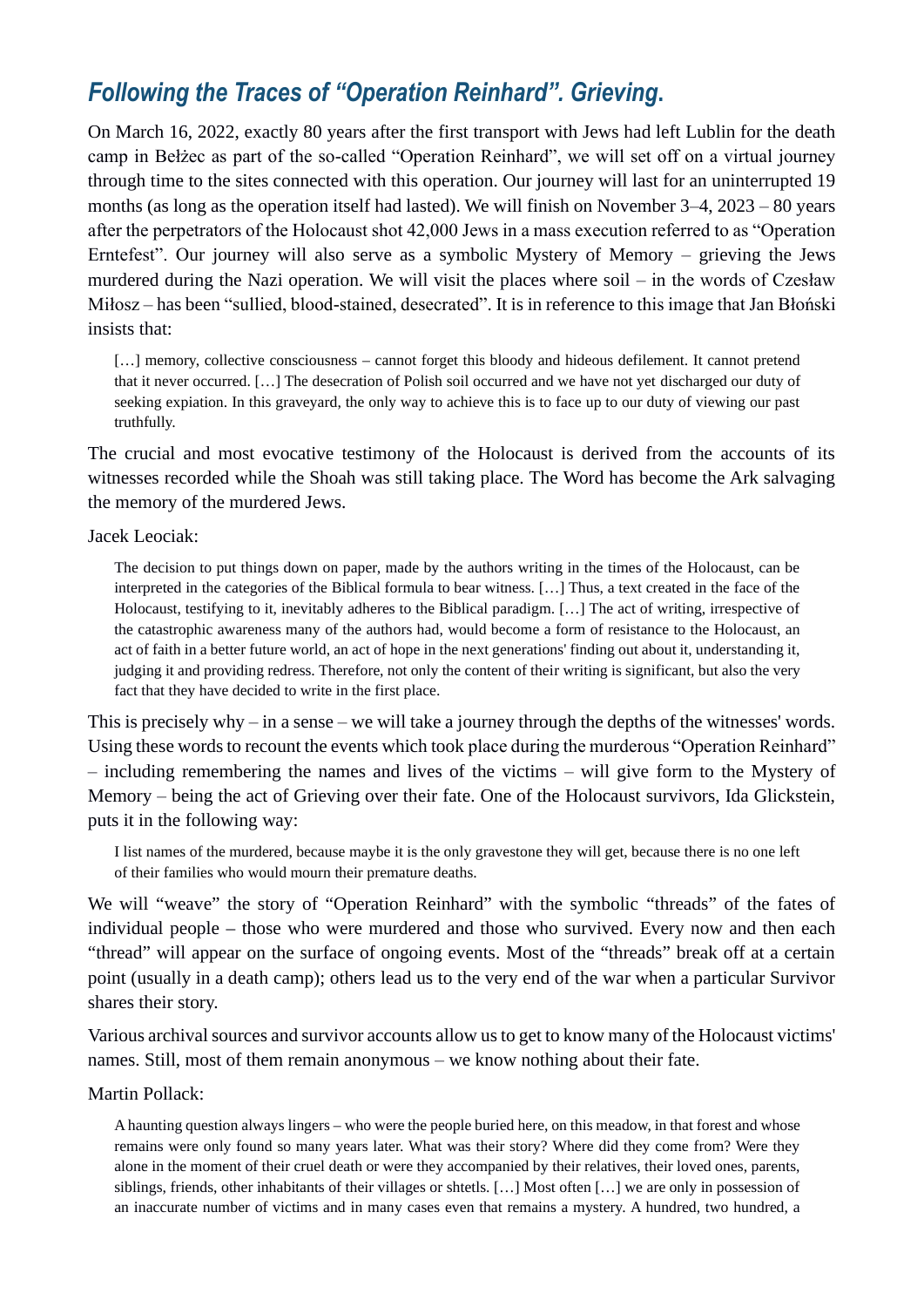thousand, several thousand […] 'And it will never change – when writing of the Holocaust we will be forever forced to repeat huge numbers, never able to lay each individual victim to their rest"<sup>1</sup>.

This is why it is of such great importance to keep searching for the most minute traces of someone's existence. It sometimes happens that witness accounts (apart from every victim mentioned by name) contain fragments of particular significance – brief references to unnamed people (NN) and isolated events connected with their lives. They never form a complete story. They are a barely visible trace of someone's existence. Often the only remaining one.

Nameless stories bear a certain degree of vulnerability. They are most prone to being forgotten. Since they are barely visible – almost unnoticeable – they call on us for particular attention.

The Mystery *Following the Traces of "Operation Reinhard"* will also be designed as a symbolic continuation of the mission undertaken by the founders of the Ringelblum Archive, which was created during the war with a view to conveying to the world both the description of the Holocaust, as well as preserving the memory of the murdered people. In spite of the years dividing us from the Shoah, despite all the available information on what had taken place, there are still plenty of people who do not know much about the Holocaust.

Let us remember that the Ringelblum Archive survived because it was buried in the ground. One of the people hiding it also enclosed their last will, stating among other things:

We have buried in the ground the things we were not able to shout out to the world [...] May this treasure end up in the right hands, may it see better times, may it alert the world which got lost in the 20th century [...]

Our Mystery will thus be an attempt at reminding everyone of our duty to execute this will.

In the course of the Mystery's duration we will regularly update a particular kind of "Journey log". Every day a new entry will be published on our website, disclosing consecutive installments of the story recounted by witnesses. These will cover the events which took place on the exact day and in the exact location 80 years ago – while "Operation Reinhard" was still underway. In this manner, the "Journey log" will gradually compose a story of the Holocaust of Polish Jews. It will be accompanied by contemporary accounts referring to how – and even whether – the events are still remembered by the present-day inhabitants of the towns and villages affected by "Operation Reinhard" and what they mean to them today.

In the course of the Mystery of Memory the "Journey log" is to be created in the Grodzka Gate. After all, its location within the space of the city is of great symbolic importance to the Mystery itself. The Gate is situated between two significant sites – the first being the gathering point from which groups of Jews were escorted to the railway platform near the municipal slaughterhouse in order to be transported to the death camp. The second location is where the first testimonies of Holocaust survivors were recorded after the liberation of Lublin in July 1944.

The Mystery *Following the Traces of "Operation Reinhard". Grieving* is to be a symbolic event leading to the creation of the Museum of the Holocaust of Polish Jews (located in Lublin).

<sup>1</sup> Martin Pollack, *Skażone krajobrazy*, Wołowiec 2014, pp. 63–64; internal quotation Jan Tomasz Gross, Irena Grudzińska Gross, *Złote żniwa. Rzecz o tym co się działo na obrzeżach Zagłady Żydów*, Kraków 2011, p. 109.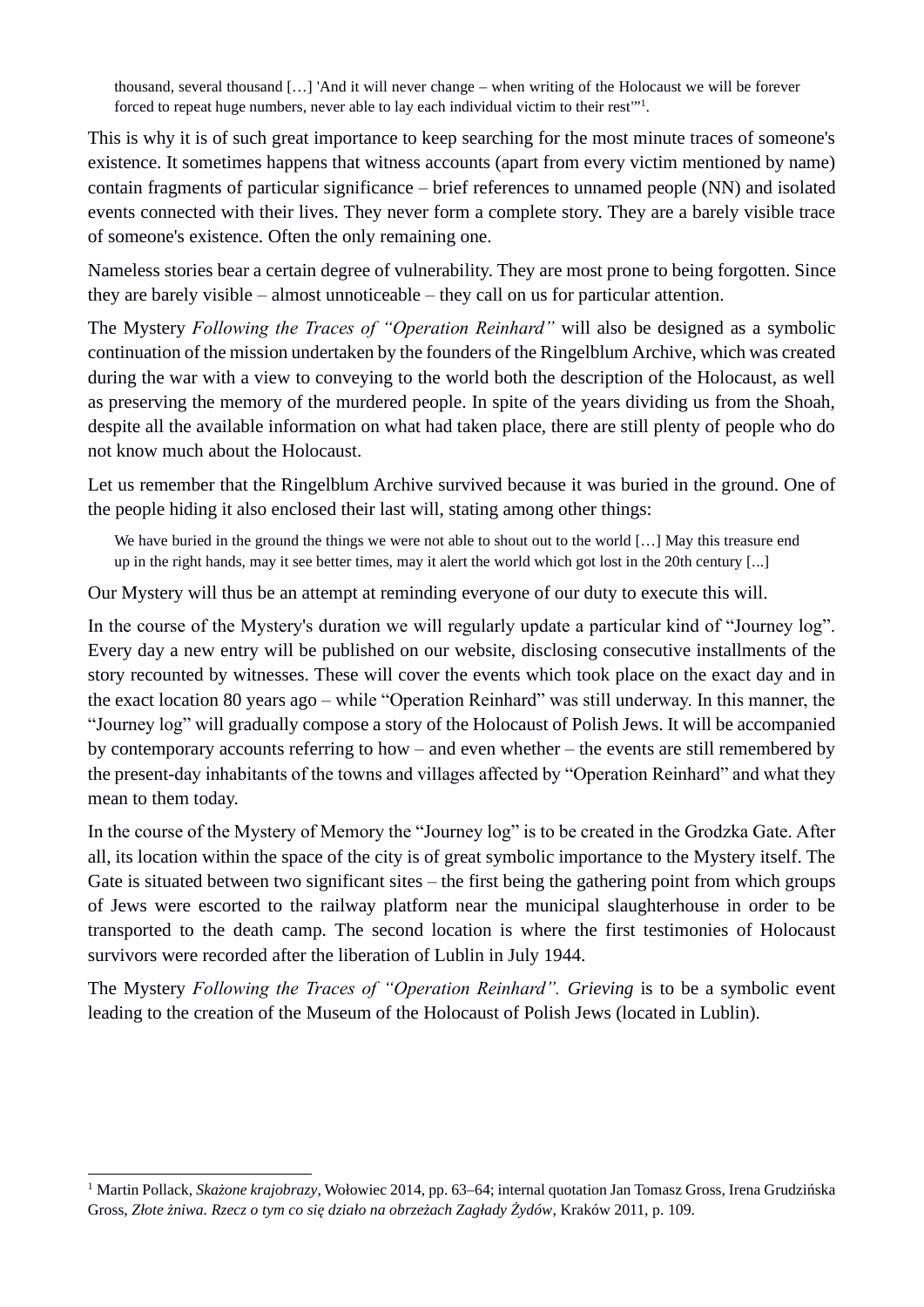# **"Operation Reinhard"**

"Operation Reinhard" commenced in Lublin on March 16, 1942. Its intention was the destruction of the entire Jewish population of the General Government. It was coordinated by the Lublin District SS and police chief, Odilo Globocnik, and its headquarters was situated in Lublin. Up until this point in history all of the mass executions ever carried out proceeded according to a similar pattern – the perpetrators came to seek out their victims. The situation was similar in the Soviet territories which were being occupied by the Nazis for several months – Jews were shot in mass executions (Holocaust by bullets).

However, a fundamental change to the proceedings was introduced during "Operation Reinhard". It was the victims that were brought to specially appointed locations – death camps – to be murdered. Three such death camps – in Bełżec, Sobibór, and Treblinka – were designed, constructed and hidden in remote areas entirely for the purposes of "Operation Reinhard". For some time KL Majdanek also served the function of a death camp. All of the above required the perpetrators to operate on a much higher organizational and technical level. Among others things, it necessitated the relocation of hundreds of thousands of people from their home communities to towns and villages situated in the vicinity of railway stations from which they were transported to the various death camps.

This is why the visual characteristic of "Operation Reinhard" were the columns of Jews treading the roads of the General Government – amounting to hundreds or several thousand people at a time, often escorted by uniformed guards. Jews had to walk or were taken by carts to one destination – the nearest railway station (or platform) to be taken by train to the death camps.

The logistics of the operation were dictated by the accessibility of railway tracks and the whereabouts of railway stations. Trains, similar to conveyor belts, connected locations in which Jews were being concentrated with the very places where they would be murdered on an industrial level with the use of gas chambers. Taking advantage of the railway system as an efficient means of mass transportation in the territory of the General Government (which included five administrative zones: Warsaw, Lublin, Radom, Kraków, and Galicia Districts), the Nazis managed to organize an industrial-scale murder machine.

The first Jewish transport, with 1,600 people to be sent to the Bełżec death camp as part of "Operation Reinhard", departed from Lublin at night on March 16, 1942. It marked the beginning of an entirely new chapter in the history of mass murder.

The last part of the operation, referred to as "Operation Erntefest" ("Harvest Festival"), was carried out on November 3 and 4, 1943. It was during the "Erntefest" that more than 42,000 Jews were shot at the Majdanek concentration camp and the labour camps in Trawniki and Poniatowa. "Operation Erntefest" was the biggest single mass shooting carried out during World War II.

Thus, the wave of atrocity which started in Lublin on March 16, 1942, rolled across the entire GG to return to its origin – Lublin – after 19 months. It is here that, as part of "Operation Reinhard", the ultimate act of the Holocaust had taken place. In the course of these 19 months large and small communities of Polish Jews were being liquidated daily. Jews who remained in hiding were regularly hunted down. During this period, the Nazis murdered approximately two million Jews – mainly Polish citizens, but also Jews from other European countires.

This is all very much reflected in the statistical data cited by the historian, David Silberklang: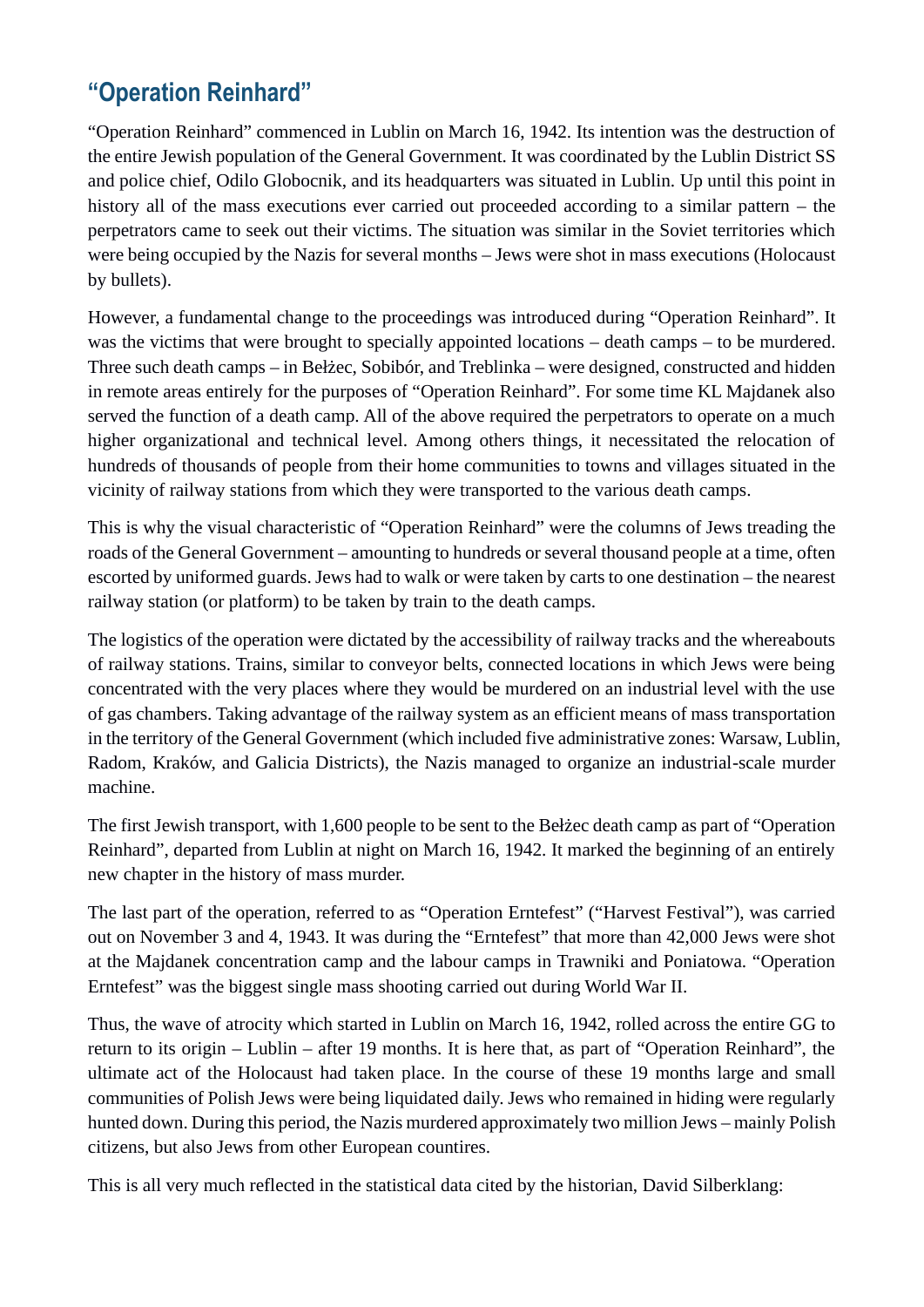In January 1942, according to the data prepared for the Wannsee Conference, the Nazis estimated that there were 2,284,000 Jews in the Generalgouvernement (GG) in Poland. One year later, according to SS statistician Dr. Richard Korherr, fewer than 298,000 were still alive. [...] These statistics take on even more astonishing proportions considering the fact that the murder began only in mid-March of that year. Thus, nearly two million Jews had been murdered in this part of Poland in nine and a half months within the framework of "Operation Reinhard."

The culminating point of the murder of Jews, perpetrated as part of "Operation Reinhard", took place between the end of July and the beginning of November 1942 when within only a hundred days Germans killed approximately 1,4 million Jews. Nearly 1,1 million people were murdered in the gas chambers at the Bełżec, Sobibór and Treblinka death camps, and almost 300,000 were shot. Thus, during "Operation Reinhard", the Germans managed to murder close to ¼ of all Holocaust victims within three months (August–September–October).

The three-month culmination of the mass murder of Jews was connected mainly with the order given by Himmler on July 19, 1942, in Lublin. It was then that Himmler indicated the ultimate deadline – December 31, 1942 – by which all Jews inhabiting the General Government were to be killed. The order became a turning point as far as the total character of the Holocaust was concerned. From that moment on, only a small number of essential Jewish forced labourers were to be spared. It needs to be added that the plunder of Jewish property was an integral part of "Operation Reinhard" and the central warehouses containing the items stolen from the victims during the operation were situated in Lublin.

David Silberklang emphasizes that Lublin was central to organizing and carrying out the murder of Jews:

The murder of most of Polish Jewry was planned in Lublin, and much of it was coordinated there. [...] Globocnik's influence was based to a great degree on his close personal relationship with Himmler, and perhaps this was one of the reasons that Himmler entrusted him with a mission as important as "Operation Reinhard." The location of the headquarters of "Operation Reinhard" in Lublin is also testimony to its centrality. Two death camps, Bełżec and Sobibór, were constructed in this district, and a third, Treblinka, also under "Reinhard" command, was built in the northern part of the Warsaw District. In addition, over a long period of time, Globocnik partially controlled the Majdanek camp adjacent to Lublin, as well as dozens of forced-labor camps, and a rather significant economic empire.

"Operation Reinhard" was an element of the most extensive Nazi plan – implemented in the spring of 1942 – aimed at the complete murder of European Jewry. It was carried out in the name of racial ideology, in line with which all Jews were to be killed. To realize the plan, the state (German Reich) – supported by a large proportion of German citizens – employed all of the power it had at its disposal.

Soon, the murder of Jews was symbolized by the camp in Auschwitz-Birkenau, and for most people the very association evoked by its name became the embodiment of the entirety of the Holocaust experience. Naturally, such an image of the Shoah is by far incomplete.

Nikolaus Wachsmann:

The reason for it was partly the fact that Auschwitz operated considerably longer than other extermination centres. By late spring of 1944, when the three death camps in the General Government had been long closed, Auschwitz was only reaching the peak of its murderous capacity. And when the Red Army had finally liberated the camp in January 1945, a large part of the murder infrastructure was preserved intact, contrary to Bełżec, Sobibór and Treblinka where the traces of genocide have been meticulously erased. It is one of the reasons why we know much more about Auschwitz than the other death camps. Another reason is the abundance of testimonies. Tens of thousands of Auschwitz prisoners survived the war and many shared their stories.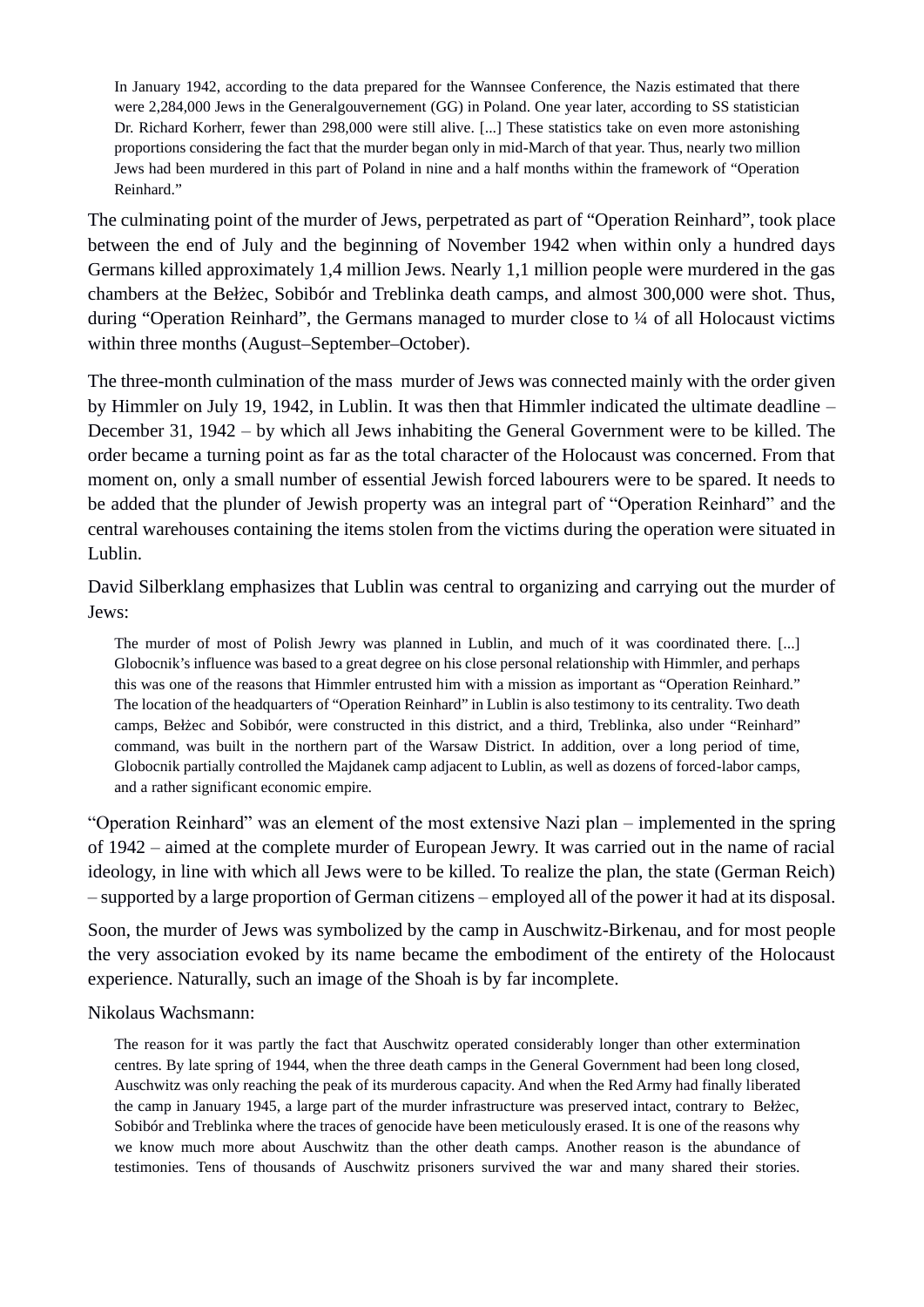Meanwhile, there were practically no survivors from the other camps since they functioned almost entirely as extermination centres: only three survivors provided testimony on the death camp in Bełżec<sup>2</sup>.

<sup>2</sup> Nikolaus Wachsmann, *Historia nazistowskich obozów koncentracyjnych*, Warszawa 2020, pp. 326–327.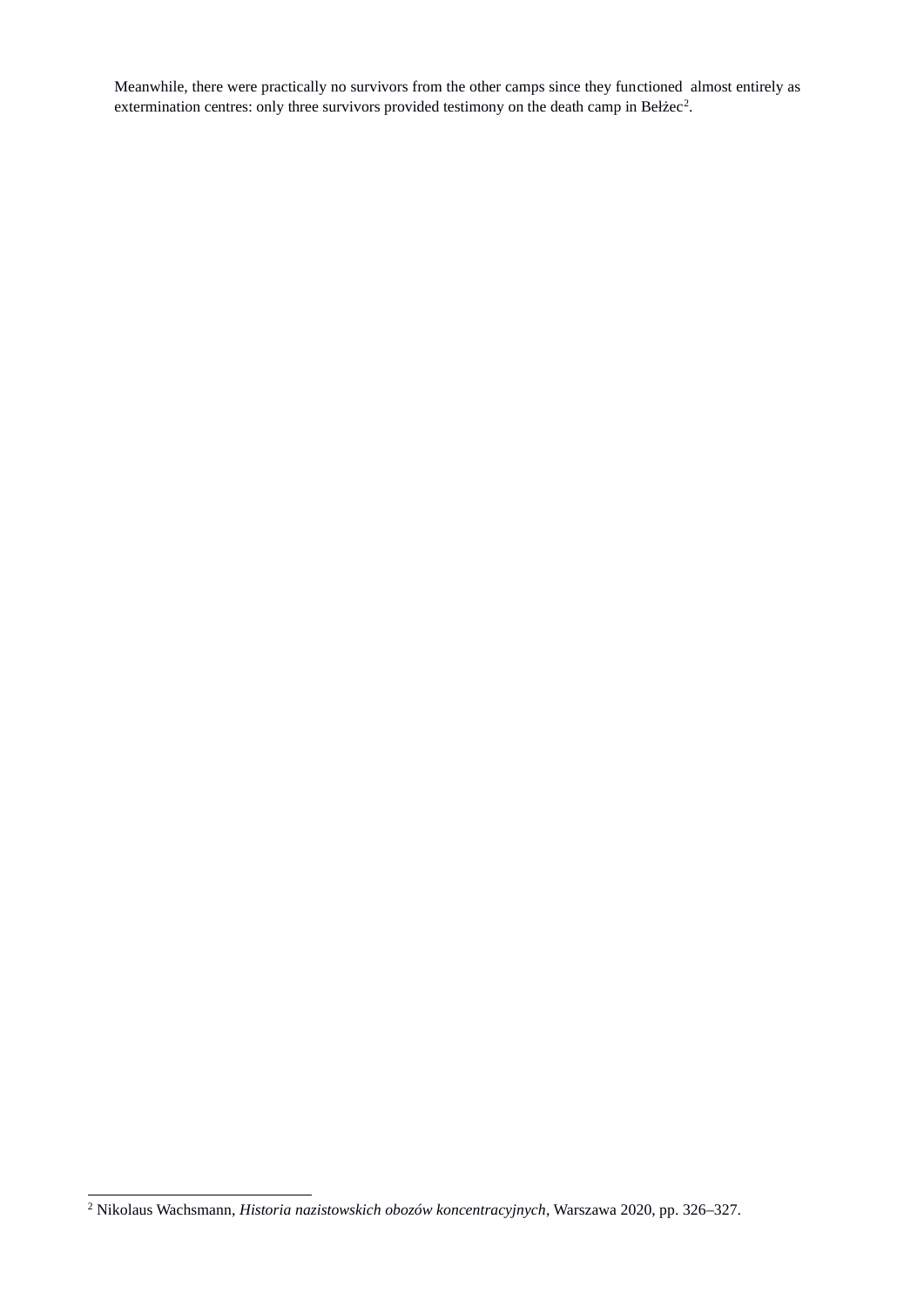### **Museum of the Holocaust of Polish Jews**

The history of the Holocaust of Polish Jews has still been insufficiently uncovered and recounted, even though it regards nearly a half of the total number of Holocaust victims. This history is connected with Lublin and the Lublin region in a most particular way. It was from Lublin that the first transport of Jews bound for Bełżec set off on the night of March 16, 1942, marking the beginning of an act of genocide carried out on an industrial scale – as part of "Operation Reinhard" – in the deaths camps of Bełżec, Sobibór, and Treblinka. When the operation was finally completed in November 1943 it cost the lives of more than two million Jews from the territories of the General Government and Bezirk Białystok. Their murder was organized by individuals from the Lublin heardquarters of "Operation Reinhard" ("Einsatzstab Reinhard") under the command of Odilo Globocnik. The perpetrators planned to obliterate the memory of their mass-murdered victims, rendering them anonymous and deprived of history in order to erase forever their every living trace.

David Silberklang:

The absolute finality of Bełżec and of the other "Operation Reinhard" death camps — Sobibór and Treblinka — is one of the major reasons that their awesome evil power did not assume the symbolic proportions of Auschwitz-Birkenau. Remote from the public eye and from eyewitness testimony, and remote in time and place from the liberation, none of the three death camps could be seen, photographed, or immediately investigated by the liberators. And even if these camps had been reached by liberators, there were few survivors to tell the story. As a result, these camps and the operation they served have until recently also remained far from the center of popular consciousness and scholarly interest. [...]

In fact, Bełżec was the only one of the death camps in which the assigned tasks were actually completed and therefore was shut down by the Nazis. This in itself symbolizes what the Nazis had intended for the "Final Solution." However, relatively little is known about this camp, which ceased operations and was dismantled nearly two years prior to the liberation of Auschwitz-Birkenau.

This explains why among all the death centres it was Auschwitz-Birkenau to have become the embodiment of the Holocaust in the collective immagination. However, such a picture of the Shoah is definitely incomplete. Almost twice as many Jews lost their lives in the General Government than in Auschwitz-Birkenau alone. Unfortunately, the fate of these victims is still overshadowed. Obviously we must never forget about Auschwitz, but it is of great importance that the full view of the Holocaust includes other elements – such as "Operation Reinhard" – too. Hence the need to create the Museum of the Holocaust of Polish Jews in Lublin.

Lublin, as a location for the Museum, is also significant for one other reason. It was here that mere weeks after the city had been liberated – on August 29, 1944 – the Committee for the History of Jews was established, soon renamed as the Central Jewish Historical Commission. One of its main goals was to collect the testimonies of the Jewish Holocaust survivors. The Commission operated in Lublin until March 1945 when it was transferred to Łódź. Thanks to its work dozens of survivor accounts were recorded in this period.

Therefore, the city which had seen both the beginning and end of the murderous "Operation Reinhard", commenced with the process of collecting testimonies from Holocaust survivors too. It was in Lublin that – for the first time in history – Holocaust survivor accounts were being officially recorded in accordance with the first guidelines.

Years later the "Grodzka Gate – NN Theatre" Centre, founded in Lublin in the 1990s, became one of the continuators of this endeavour, aimed at salvaging the memory of the murdered Jews. After many